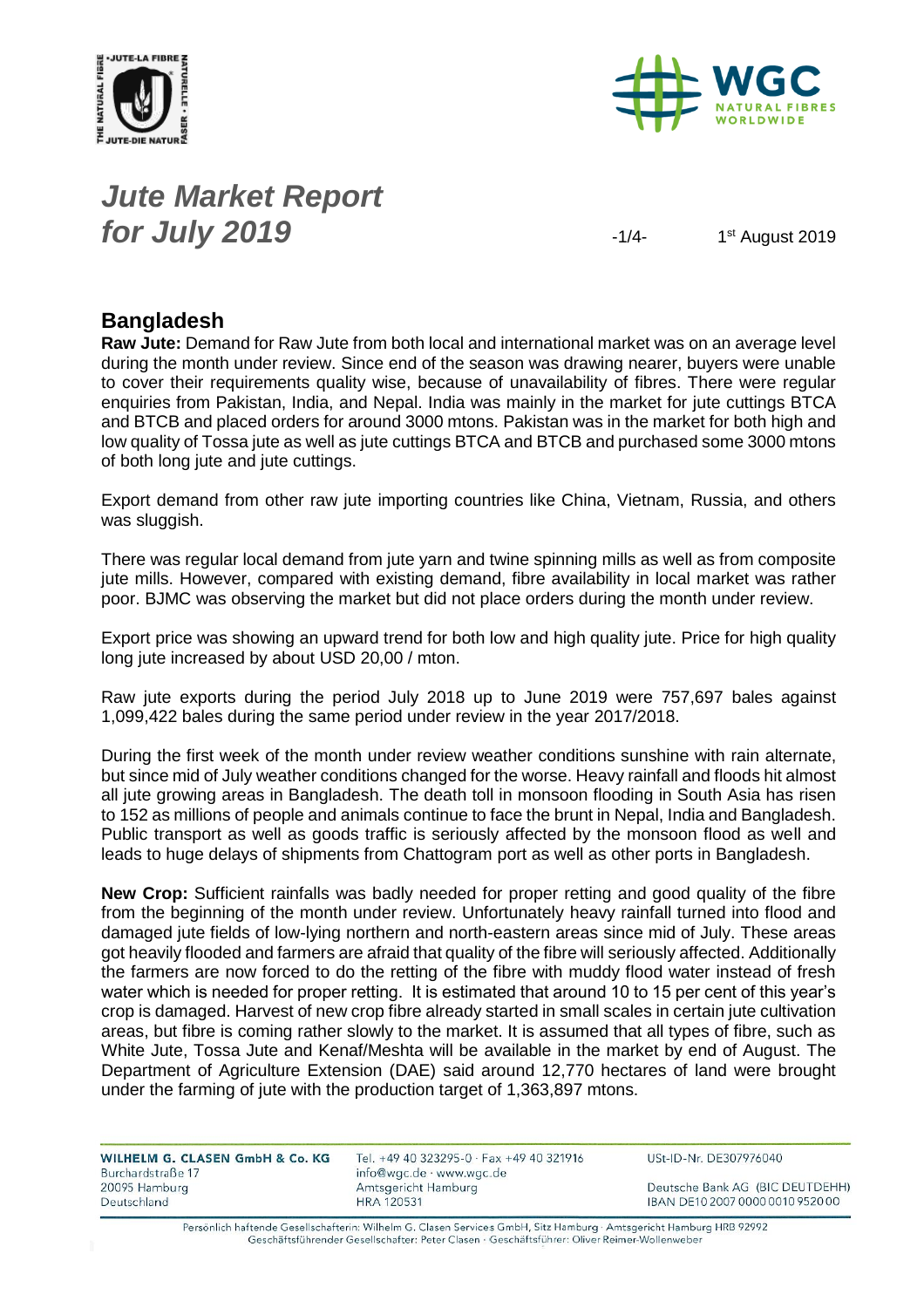



# *Jute Market Report for July 2019*  $\frac{1}{2}$

1<sup>st</sup> August 2019

Market sources said price of the cash crop may be high this season due to government's direction on mandatory use of jute bags in packaging food grains.

Rajshahi a district in the north-western part of the country, marks a rise in jute farming in recent years. In 2019, jute cultivation surpassed to 271 hectares of land than the target fixed by the Department of Extension in Rajshahi. This year jute was cultivated on 13,846 hectares of land as against the target of 13,575 hectares. Last year the so called golden fibre was cultivated on 12,825 hectares of land, DAE sources said. Harvest has started in the district recently. Some farmers said per hectare production of jute is satisfactory because there were no pest infestation in jute fields this year.

**Jute Yarn and Twine:** Export demand from the major importing countries like Turkey not withstanding their dramatically deteriorating economic situation and Iran increased for both high and low quality yarn during the month under review. Regular demand was also observed from India, Indonesia, Malaysia, Uzbekistan, Europe, Australia and USA. The import demand from China and Vietnam was rather sluggish during the month under review. Local demand for Sacking and Hessian quality yarn for packaging requirements increased. Export prices went up about USD 30,00 per mton for both light and heavy count jute yarns and twines. Most of the solvent mills are busy with their regular production up to August/September, 2019.

**Jute Goods:** During the month under review, the export demand for Hessians and Sacking increased from the regular importing countries like Europe, Australia and USA. Furthermore it is reported that the export demand for Sackings from African countries like Sudan increased during the reporting month. There was regular demand for Hessians and Sackings from importing countries such as Iran, China and Vietnam. India was in the market for unstitched jute cloth.

Local demand continued on the same level as during previous months for sacking and hessian quality of jute bags for packaging purpose. A steady demand for Jute CBC from the regular importing countries like Europe, UK and Japan is reported for the month under review.

Export prices during the month under review increased as follows:

| Sackings: | Increased approx. 2%      |
|-----------|---------------------------|
| Hessians: | Increased approx. 2% - 3% |
| CBC:      | unchanged                 |

Bangladesh Jute Mills Association (BJMA) has sought 30 per cent cash subsidy on export earnings from jute goods to help survive their units. The association has sent a letter to the Ministry of Textiles and Jute recently in this regard. It has requested the government to provide the subsidy from this fiscal year. Jute goods exporters are enjoying 12 per cent cash incentive on their earnings currently. Abdul Barik Khan, secretary general of the BJMA said, "They are facing a bad time as

WILHELM G. CLASEN GmbH & Co. KG Burchardstraße 17 20095 Hamburg Deutschland

Tel. +49 40 323295-0 · Fax +49 40 321916 info@wgc.de · www.wgc.de Amtsgericht Hamburg **HRA 120531** 

USt-ID-Nr. DE307976040

Deutsche Bank AG (BIC DEUTDEHH) IBAN DE10 2007 0000 0010 9520 00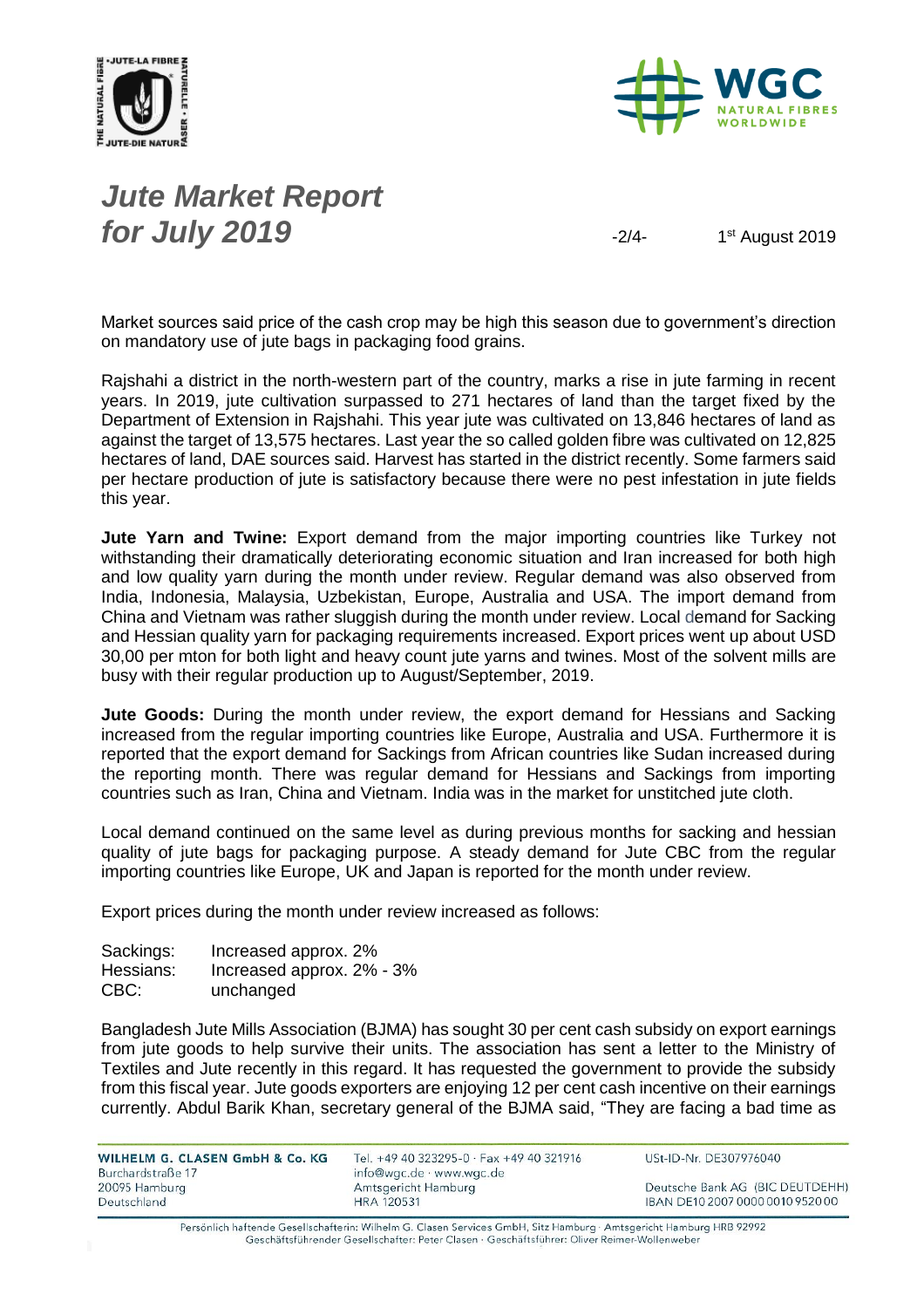



# *Jute Market Report for July 2019*  $\frac{3}{4}$

1<sup>st</sup> August 2019

the export earnings from jute goods dropped significantly in recent time. Of the total 190 jute mills, 52 have already been closed in the last seven years because of decline in the export earnings. Some of the running units became sick recently", he said. "So we have requested the government to increase the subsidy," he furthermore said. Mr. Khan also stressed the need of implementation of the Mandatory Jute Packaging Act 2010, which was enforced in January 2014. It is also necessary to modernise machinery of jute mills to reduce production cost, he added. However the export earnings from, jute sector dropped by more than 21 per cent in the just past financial year compared to that of previous fiscal year. Export Promotion Bureau (EPB) data shows the sector earned US-\$ 1.025 Billion in the financial year 2017/18. The export earnings of jute sacks and bags dropped by more than 32 per cent and jute yarn and twine by 20 per cent in the last fiscal year compared to that of previous fiscal, the statistic also shows.

#### **India**

**Raw Jute:** JBA quotations at the end of the month under review: TD-4 IRs 4.475 and TD-5 IRs 4.275,00 per 100 kg. The estimated carry forward is 1,8 Mio bales at the moment. This year's estimation for jute growing areas is 494,150 hectares compared to 653,740 hectares in 2018. For 2019/20 we have not yet received any reports.

**New Crop:** The growth of the standing plants is most satisfactory and no cause of concern. As per reports plants even in some mukams jute is nearly 12 feet in height. Rainfalls slowed down in Assam and North Bengal but many areas are flooded. Loss of crop caused by heavy floods is expected, but we have not received details about extent of losses so far. Harvest will take more time than expected and is expected to be completed by end of August.

**Jute Yarn and Twine**: Small demand for jute yarn and twine is reported. Due to an acute shortage of workers mills are deploying workers in finishing section and buy yarn to compensate the production loss in spinning.

**Jute Goods:** Hessian prices remained unchanged during the month under review. Selective mills now asking for a higher premium which is about 8 percent. Sacking prices have been stable with no changes in raw jute prices.

Indian Government ordered last month about 350.000 B-Twill bags. The backlog is likely to increase by about 150.000 bales. For the next six months an average purchase volume of 350.000 bales is expected, but current mills production for supplies to government is only about 250.000 bales. Therefore the state procurement agency has requested mills to inform about their supply position, so that alternative means can be arranged.

The minimum support price (MSP) for coming season increased up to IRs 3950 per 100 kg compared to IRs 3700 per 100 kgs in 2018/19.

| WILHELM G. CLASEN GmbH & Co. KG<br>Burchardstraße 17 | Tel. +49 40 323295-0 · Fax +49 40 321916<br>info@wgc.de · www.wgc.de | USt-ID-Nr. DE307976040           |
|------------------------------------------------------|----------------------------------------------------------------------|----------------------------------|
| 20095 Hamburg                                        | Amtsgericht Hamburg                                                  | Deutsche Bank AG (BIC DEUTDEHH)  |
| Deutschland                                          | <b>HRA 120531</b>                                                    | IBAN DE10 2007 0000 0010 9520 00 |